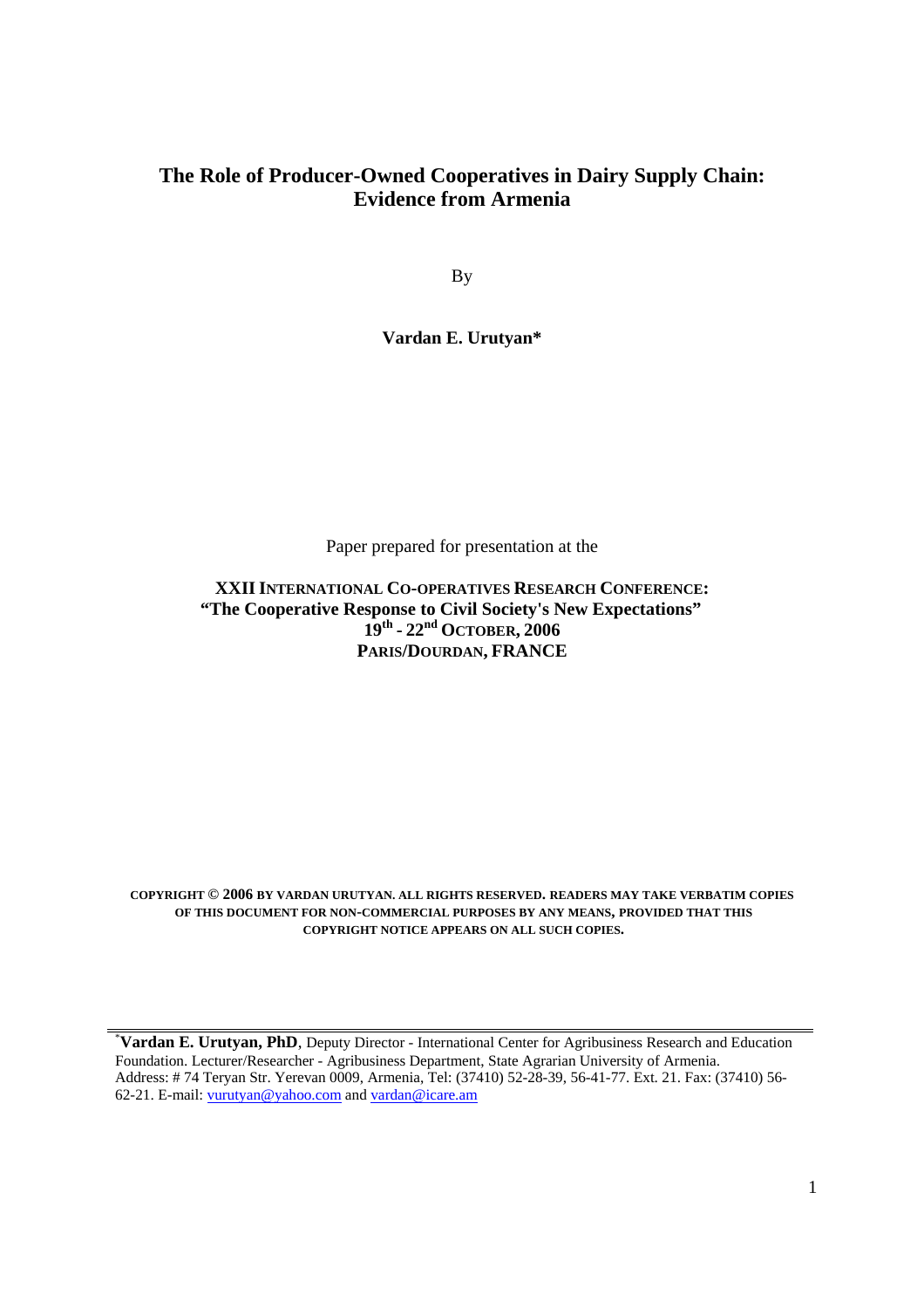### **Abstract**

The dairy industry is the largest among the other agricultural industries in Armenia. According to the 2004 statistical yearbook of Armenia, there are around 566 thousand heads of cattle including 291,000 cows in the country. Since 2000, the number of cows increased by 30,000 heads. The same statistics indicate that milk production has sharply increased as well. In 2004, milk production comprised approximately 555,000 tons, which is 103,000 tons more than that of 2000. Since 2002, the cheese export from Armenia increased by 10 times. This fact is related to the development of dairy industry and increasing competition among the dairy chain actors.

This paper aims at studying and revealing the role of the producer-owned milk marketing cooperatives in the recovery and growth of the overall dairy chain in Armenia. The study reviews and analyzes the outcomes of the Cooperative Development Program implemented by the Center for Agribusiness and Rural Development. The paper also identifies and discusses the forms of vertical integration occurring in the dairy sector of Armenia and concentrates on several important issues like: contractual mechanism between cooperatives and processors, trust and social capital among the cooperative members, problems and challenges milk producers face, financial situation of dairy farmers, farm technology and innovation issues. The research was based on surveys and interviews. Official publications, internal documents, interim and final reports, coops' financial statements and other materials were also used in the study. Based on findings, certain recommendations have been proposed.

Key words: cooperative, vertical integration, dairy industry, trust.

# **1. Introduction**

# **1.1 Armenia in Transition**

Armenia is a landlocked and mountainous country covering an area of  $29,800 \text{ km}^2$ . It is located in the South Caucasus bordering Turkey, Georgia, Iran and Azerbaijan. The population of Armenia is 3.22 million (as of April 1, 2005), with another 5 million Diaspora (NSS, 2005). An estimated 64% live in urban areas, of which over half is based in Yerevan. For the one-third of the population that lives in rural areas, agriculture is the main source of livelihood (World Bank, 2005).

During the Soviet period, Armenia was exporting its outputs chiefly to the other "brother" republics, and in turn relying on them for key inputs. The severe earthquake in 1988, the collapse of the Soviet Union, and the war with Azerbaijan left Armenia in deep political, economic and social crises aggravated by overwhelming levels of bureaucracy, corruption and nepotism.

The market-oriented reforms introduced in 1991-92 comprised the privatization of many productive resources and organizations. Armenia and Georgia were the first former Soviet republics to privatize agriculture effectively and swiftly during 1991-92: after independence, followed the legislation necessary for the privatization of land; around 70% of arable land and agricultural output came into hands of individual peasant farms. In recent years, the share of agriculture in GDP comprised around 20-27 percent. During the last decade of the  $20<sup>th</sup>$  century, Armenia thus transformed from an industrialized state to one that is to a significant degree agrarian (Lerman and Bezemer, 2003).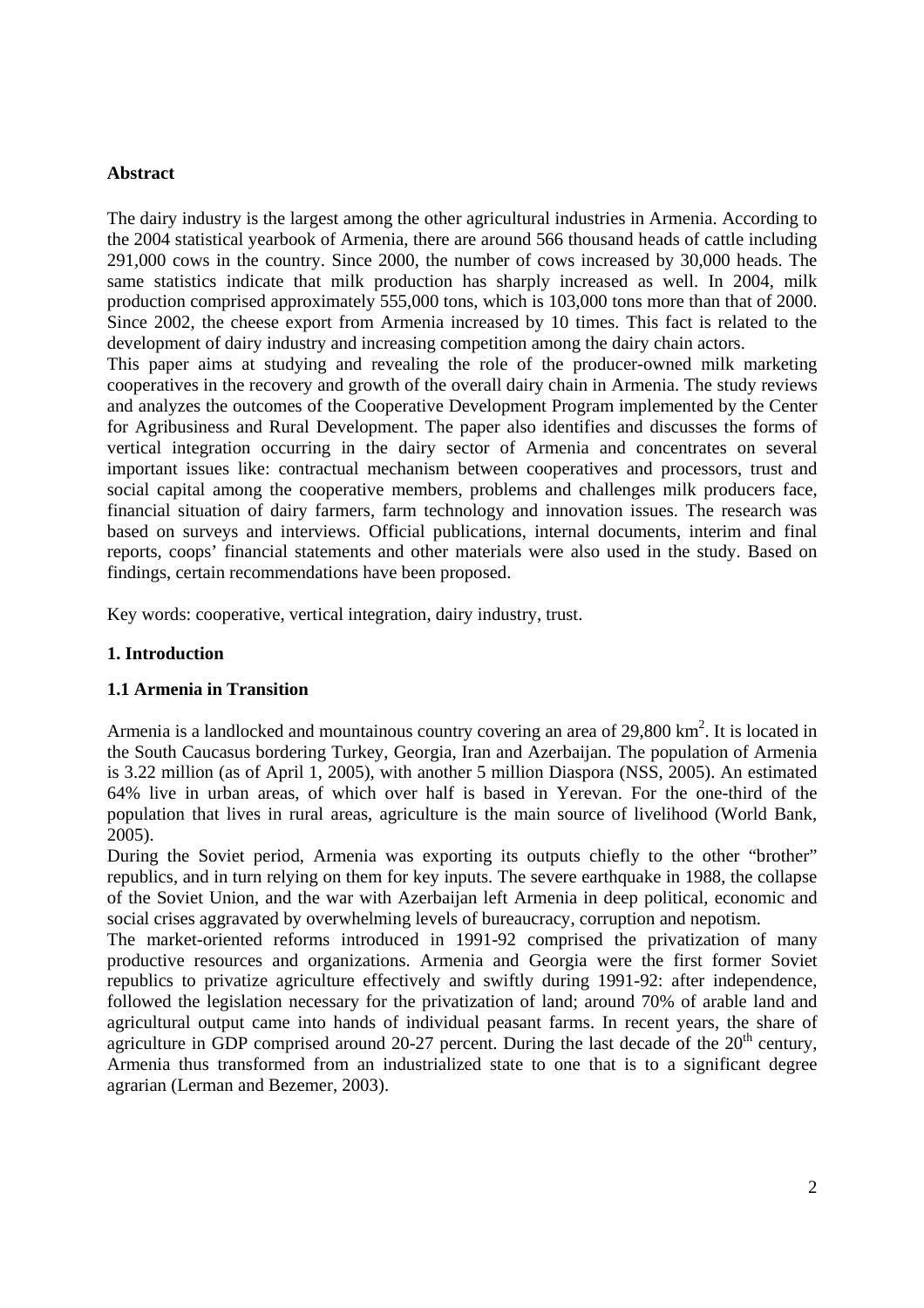The egalitarian land privatization led to very small size of family farms (1.4 ha on average, of which only 1.1 ha arable). The small farm size is not conducive to the application and use of new innovative technology which itself hinders the development of the sector.

Like in many transitional countries of Europe and Central Asia (ECA), a major problem in Armenia during the transition period was the breakdown of the relationships of farms with input suppliers and output markets. The result is that many farms and rural households face serious limitations in accessing essential inputs (feed, fertilizer, seeds, chemicals, etc.) and selling their output (Swinnen, 2005). Widespread forms of contracting problems like long payment delays or non-payments for delivered products (Swinnen, 2005) were apparent in Armenia during the transition. Restructuring and privatization in Armenia has led to the separation of many previously horizontally and vertically integrated enterprises together with the emergence of new type of businesses (White and Gorton, 2004). This itself led to a situation of widespread financial distress, high discount rates, and lack of contractual enforcement (Gow & Swinnen, 2001). In general, the model of agricultural transition in Armenia is similar to that of other transition countries in the region (Cocks, 2003).

To a large extent, private solutions that successfully overcame the transition problems in ECA have not occurred in Armenia.

White and Gorton (2004) show that significant reforms are occurring in farmer – processor relationships: contracting is becoming more prevalent, especially with larger farmers. In their study they found that the majority of processors in the sample used contract support measures or innovations to be able to overcome hold-up and contracting problems. Most popular measures applied were prompt payments, transportation and monetary credits. White and Gorton also showed (2004) that the number of support measures offered was significantly higher in Armenia, Georgia and Moldova than in Russia and Ukraine, connected to the higher FDI in the mentioned samples. They tried to evaluate the impact of the contract support measures using several indicators. The support measures with the largest impact on yields were the provision of specialist storage, veterinary support and physical inputs, followed by a set of market measures (prompt payments, guaranteed prices and market access).

Moreover, a significant amount of development projects like land consolidation, cooperative development, contractual farming and cooperation, capacity building, training to farmers, etc., are being implemented by international and national organizations to take Armenian farmers out of this situation.

### **2. Dairy Industry in Armenia**

Prior to transition, the milk processing industry had an annual capacity of 320,000 tons of dairy production, about 27,000 tons of cheese and 13,000 tons of ice cream (MoA and FAO, 2002). All former 42 state-owned dairies (milk and cheese) have been privatized. Most of these factories work at a low level of their capacity, and many of them do not operate at all. Production focuses on cheese products, pasteurized milk and other dairy products. Many small plants exist (about 500), which produce mainly salted cheese under inadequate hygiene conditions. However, there are several large dairy operations that produce a wide range of dairy products: sour cream, yogurts, milk, ice-cream and cheeses. According to the State Commission for the Protection of Economic Competition of Armenia, no single dairy processing company dominates the market for major dairy products, because of wide range of products and large number of processors in the market (SCPEC 2005). There are no foreign direct investments and joint ventures in the dairy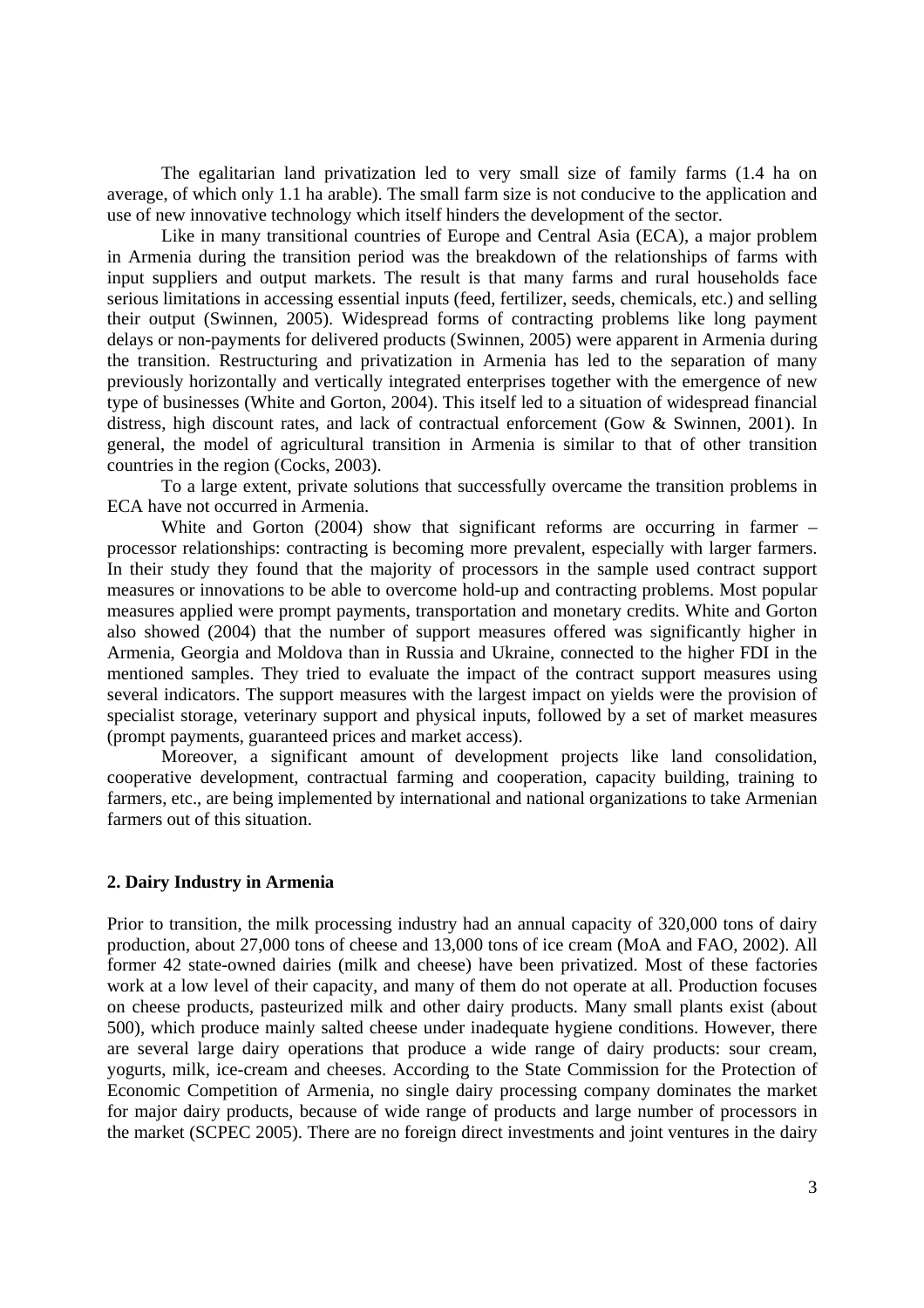sector. Since independence, most of these farms have been dismantled and currently the bulk of dairy production originates from small private farms with 1-2 milking cows.

Table 1 shows key dairy indicators for the period of the last 5 years. Positive changes can be observed looking at the numbers. In particular, the number of cows increased significantly.

|                                                                 | 2000    | 2001                                               | 2002    | 2003    | 2004    |
|-----------------------------------------------------------------|---------|----------------------------------------------------|---------|---------|---------|
| <b>Number of Cows</b> $(x 1000)$                                | 262.1   | 264.9                                              | 270.1   | 280.8   | 291     |
| <b>Milk Production</b> $(x 1000 t)$                             | 452.1   | 465.3                                              | 489.5   | 513.7   | 555.2   |
| <b>Milk Import</b> (all types), tons                            | 1,886.1 | 1,467.3                                            | 2,077.9 | 3,575.9 | 3,711.9 |
| <b>Butter Import, tons</b>                                      | 3,778.5 | 3,829.8                                            | 3,303.4 | 3,644.6 | 5,109.4 |
| <b>Cheese Import, tons</b>                                      | 190.6   | 158.6                                              | 180.2   | 253.5   | 492.7   |
| <b>Cheese Export, tons</b>                                      | 0.1     | 41.1                                               | 96.2    | 1,002.6 | 1,005.7 |
| <b>PPI Dairy Products</b> (previous year=100)%<br>$\frac{1}{2}$ | 94.3    | 105.0<br>$\sim$ $\sim$ $\sim$ $\sim$ $\sim$ $\sim$ | 100.3   | 97.4    | 106.4   |

*Table 1: Key Selected Dairy Indicators, 2000-2004.* 

Source: NSS, "Socio-Economic Situation of the Republic of Armenia in 2004".

Milk production in 2004 was 23% more as compared with that of 2000. This is related to the rehabilitation and operation of several large dairy processors who increased their levels of milk collection. The import of milk is increasing but at a decreasing rate. However, butter imports increased by 40% in 2004 as compared with 2003. Cheese imports comprised around 493 tons. A very promising fact is the restoration of cheese export. Starting from 2001, cheese exports increased by 24.5 times. Around 17% percent increase of cheese prices, connected to the increase of cheese export volumes, was conducive to significant increase in prices of dairy products (CBA Annual report, 2004).

Both processors and dairy farmers have many problems. Processors face the situation where they have to collect the milk directly from small household farms. This results in unstable quality and quantity of milk purchased. These small farms can't meet the necessary sanitary and hygiene conditions for milk production and are not able to introduce new technologies and methods of selection. On the other hand, small dairy farms face selling problem or milk marketing. This presents the biggest problem due to three important characteristics that set it apart from other farm products. First, milk is more perishable than other farm products (unlike most agricultural products, in its fluid form it can be stored only a few days). The second differentiating property is the flow nature of milk. While most agricultural products are being harvested once a year and may be stored for later sales, milk is normally harvested twice a day. Finally, supply and demand of milk is counter-cyclical over the year. These facts put an Armenian dairy farmer acting on his own at competitive disadvantage when dealing with only a few relatively large processors (Hovhannisyan et al., 2004).

The paper aims at studying and analyzing the role and importance of the producer-owned milk marketing cooperatives to the member farmers and for the overall dairy chain of Armenia.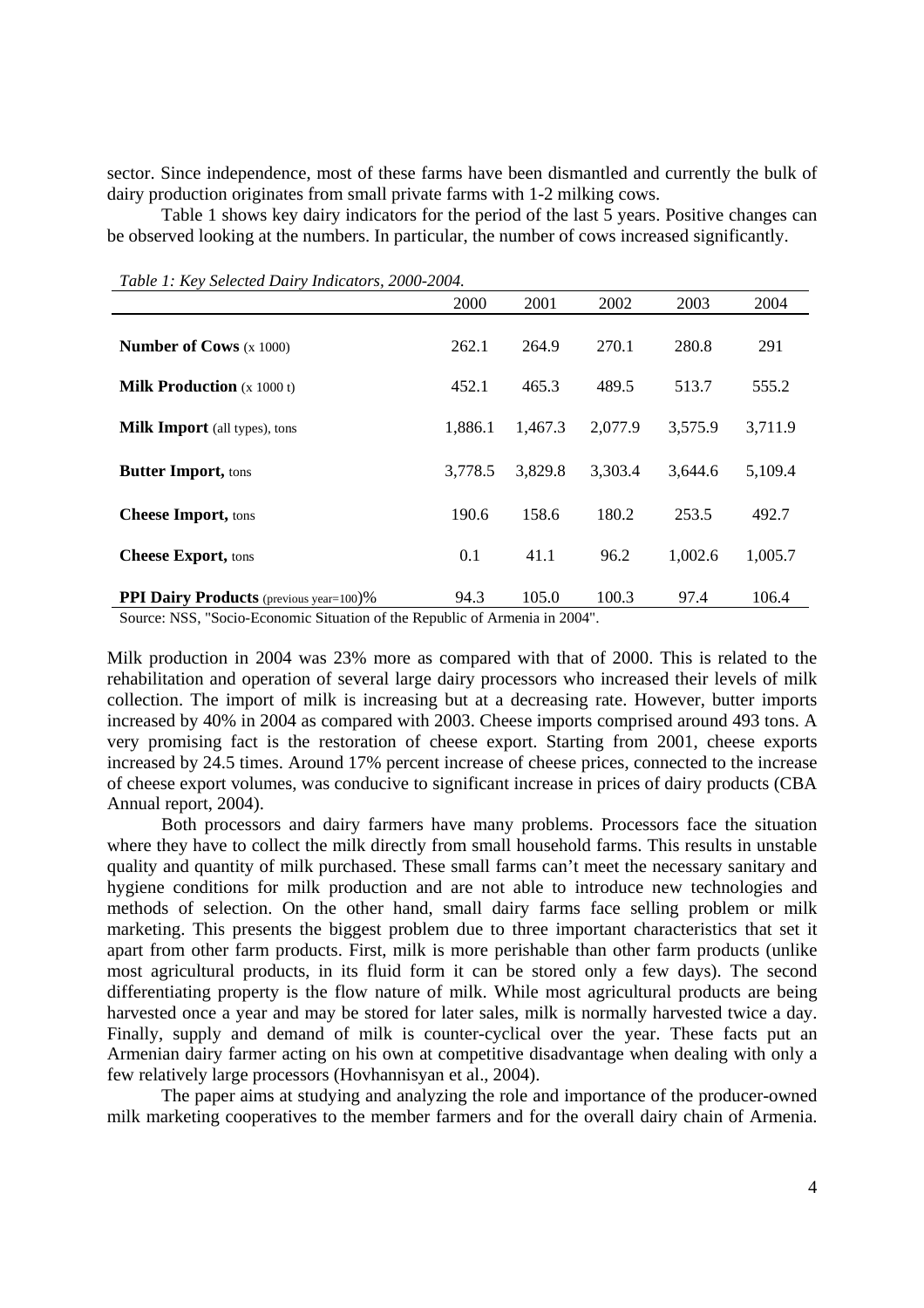The objective of this paper is also to identify and discuss the forms of vertical integration occurring in the dairy sector of Armenia.

### **3. Research Methodology**

The research was based on survey data and interviews. A databank of 103 surveyed member farmers was used in the study. Official publications, internal documents, interim and final reports of the USDA Marketing Assistance Project in Armenia and the Center for Agribusiness and Rural Development, milk marketing cooperatives' financial statements and other reports were also used in the study. Ten interviews have been conducted to find out more about vertical integration in the Armenian dairy industry. The method of purposive sampling was employed for interviews, aiming at selecting people from whom the most could be learned (Lincoln and Cuba, 1985). The criteria chosen to select the interviewees were: 1) senior experts at the Ministry of Agriculture and the World Bank, 2) managers of dairy processing enterprises, 3) and cooperative managers.

# **4. CARD - Cooperative Development Program**

The role of USDA Marketing Assistance Project, currently restructured as a Center for Agribusiness and Rural Development (CARD) Foundation, as a third – party facilitator in the development of the dairy marketing channels in Armenia has been and remains significant. Through a package of marketing, technical and financial assistance, CARD aims at increasing rural incomes, creating jobs and raising the standard of living of rural communities. In particular, CARD contributed to the development of the dairy marketing channels in Armenia by establishing producer-owned milk marketing cooperatives and milk collection centers in many villages across the country. These cooperatives are not-for-profit organizations with the objective of marketing the milk produced by their members.

A cooperative is defined by the International Cooperative Alliance as "an autonomous association of persons united voluntarily to meet their common economic, social, and cultural needs and aspirations through a jointly owned and democratically controlled enterprise" (ICA, 1995) according to the following principles: a) Voluntary and Open Membership, b) Democratic Member Control, c) Member Economic Participation, d) Autonomy and Independence, e) Education, Training and Information, f) Co-operation among Co-operatives, g) Concern for Community. The goal of these List of Principles is to provide a benchmark against which entities can be compared, to establish whether they are genuine cooperatives or not (Ward and Mckillop). The first documented cooperative institution was founded in 1844 in Rochdale, England. The majority of Rochdalian cooperative principles is still in existence today and form the backbone of the current list of "Cooperative Principles".

The CARD-created cooperatives are owned and run by the members – milk producers. They participate with the principle of "one member, one vote", irrespective of the level of their investment and ownership shares. The cooperatives closely work with CARD clients – dairy processors by supplying improved quality milk and are able to work with other processors as well. Following the activities and examples of CARD, many international and national organizations and large dairy processors assisted farmer groups to establish cooperatives aimed at improving management practices in the dairy farms in order to improve the quality and quantity of milk supplied. Currently there are about 20 milk marketing cooperatives throughout Armenia.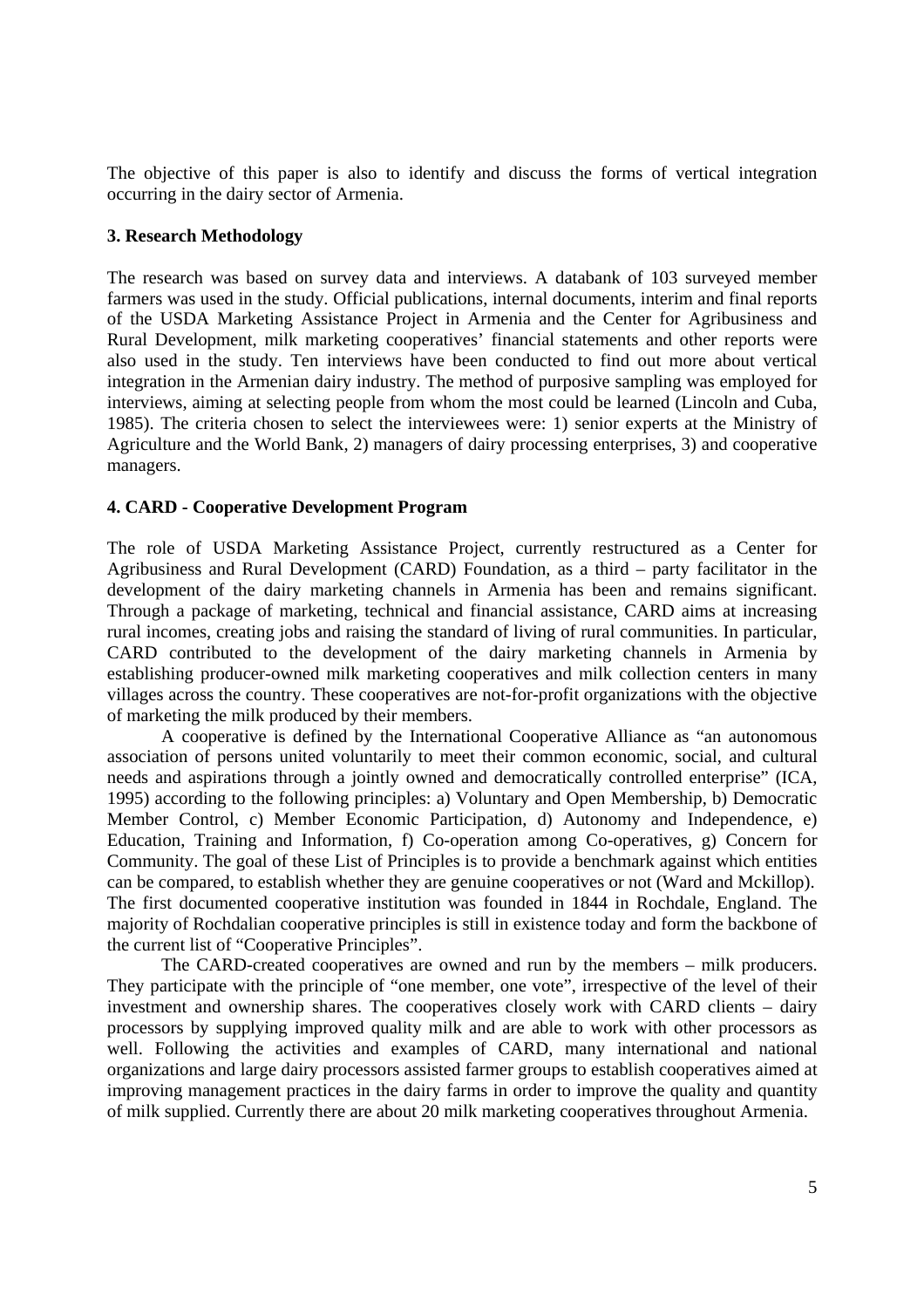#### **5. Vertical Integration in the Armenian Dairy Industry**

Vertical integration in the sector occurs either through full ownership or through formal or informal contracts. In Armenia, farmers or cooperatives do not own a processing company, and usually their relation is based on informal contracts. Gow and Swinnen many times discussed the importance of self-enforcing - by designing contracts such that private losses from contract breach outweigh potential benefits, (Gow & Swinnen, 2001) in developing and transition economies.

Self-enforcing relationships in the Armenian dairy sector, Hakobyan (2004) documents as follows: farmer – processor, farmer – cooperative, and cooperative – processors relationships. The most common is the farmer – processor relationship. Hakobyan (2004) alludes to the uniqueness of this type of integration that processors have milk collection and cooling capacities and are able to pay fast cash to farmers. Very often processors offer some contract support measures to farmers, in order to guarantee the stable milk supply and higher quality of milk. The contract innovation measures (Gow & Swinnen, 2001) frequently take the form of prompt payments, covering the transportation costs, and veterinary services. According to White and Gorton (2004), contracting is relatively developed in the Armenian dairy sector. They conclude that in Armenia the relatively high level of contracting cannot be linked directly to FDI as all of the dairies in the country are owned by domestic investors but it can be linked to the growing export volumes of dairy products (White & Gorton, 2004).

Several processors are integrated with farmers through Credit Clubs. The initiator of the Credit Club program in Armenia was also USDA MAP. The concept of US Credit Unions was used as a keystone for launching the Credit Club program. Currently the Program is also administered by CARD. This type of integration looks like the model of "Triangular Structures" of the Vertical Coordination.



*Figure 1: Triangular Structure of Vertical Coordination.* 

Normally, a credit club is organized together with processor who also receives financial assistance from CARD. The repayment of the loan then is administered together by the club members and processors. The processor provides loan guarantees for loans to farmer-suppliers. The loan is aimed at purchasing feed, cows, and making other milk production investments. In some cases the processor makes the loan payments on behalf of farmers.

Farmer- farmer-coop relationships are practically new for Armenia. Likewise processors, co-operatives also possess cooling tanks and storage facilities, which enable them to continuously procure milk from farmers. The reason for self-enforcement in this case is that if one farmer supplies low quality milk, the entire cooperative will suffer – as the milk will not be accepted by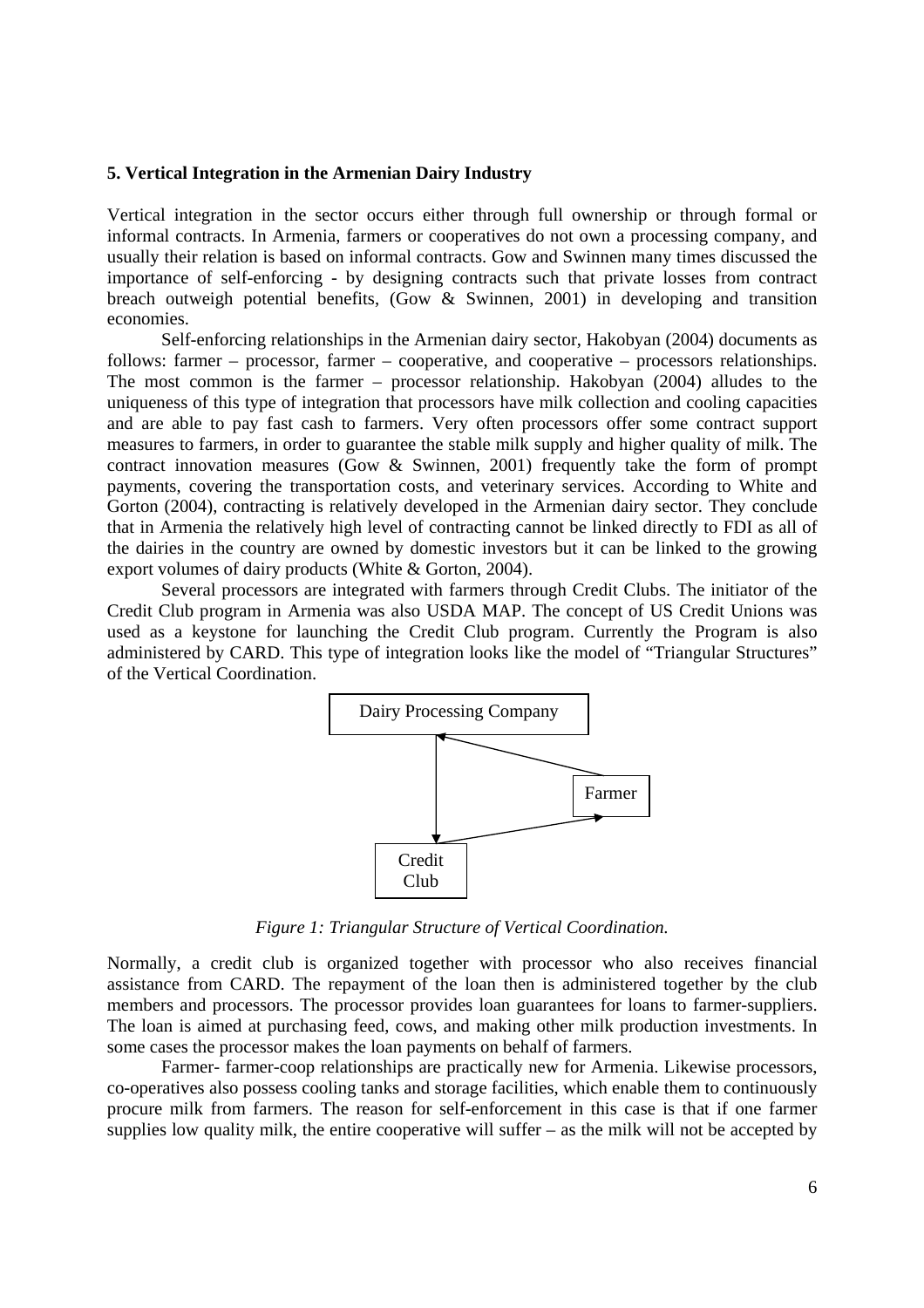the processor, or the cooperative might receive a penalty for low quality (Hakobyan, 2004). Therefore coop members constantly improve the quality of milk, and meet the requirements set by the processors.

There is evidence that in the cooperative-processor form of relationship, a mutual trust is apparent between chairman of the cooperative and the manager/owner of the processing company. Trust is referred as one of the common contract or relationship enforcement mechanisms by many authors (Gulati, 1995, Dyer & Singh, 1998). Hakobyan (2004) reports that many problems between cooperatives and processors related to the minimum quality requirements, prompt payments, etc. are being solved due to the increase in trust between the processor and cooperatives' chairmen.

#### **6. Performance of CARD Supported Cooperatives**

In their earlier study Hovhannisyan et al. (2004) mentioned that around 95% of the member farmers surveyed reported that a major benefit of a marketing cooperative is to achieve an assured market for their milk. Their interviews with cooperative managers revealed that milk processors (buyers of milk) are more willing to deal with cooperatives when procuring raw milk because: first of all it's not feasible for the processors to collect milk from each individual because of high collecting costs, then, cooperatives provide stable high quality milk because cooling tanks allow a longer storage of milk and cooperatives test the milk quality on a daily basis, and finally, cooperatives are more stable quantity suppliers. In this sense, Armenian dairy processors, as any other producers, want to assure year round stable supply of milk, to keep their production going.

Their surveys showed that the number of cows of member farmers has increased over time. Massive increase in the number of cows has been recorded in Ledjan and Elita Cooperatives. The number of cows in the aforementioned coops has increased 9 and 10 times respectively, while the other coops showed 4 times growth of this indicator (Hovhannisyan et al. 2004). In their study, the authors also mentioned that on average, the number of members in the observed cooperatives has increased by 5 times. Particularly, in Ledjan and Elita cooperatives the number of members has increased 16 and 10 times respectively, while in the rest of the surveyed coops this measure increased 6 times.

Currently, 12 CARD-supported milk producer-owned cooperatives operate in 6 provinces of Armenia collecting milk from 39 rural communities. These cooperatives involve more than 1,600 members.

The figure below shows the milk collection and payments to member farmers by CARDsupported marketing cooperatives. It was planned to collect around 3,860 tons of milk in 2005 and the experts are sure that the target was more than achieved. The cooperatives received 69% more revenues in 2004 as compared with 2003. Likewise, member farmers received 72% more in 2004 than in 2003. During the first half of the year 2005, cooperatives received 33% more as compared with the first half of 2004. Member farmers received 30% more during that period (CARD, CDP Report 2005). During 10 months of 2005, member farmers received about \$705,000 for their milk sold (\$1 = 450AMD). In 2003, the average price for a liter of milk comprised 87 AMD, in 2004 and 2005 it was on average 102 AMD per liter.

 Cooperatives pay their entire income to farmers, after taking out operating expenses. Operating expenses are paid through a price margin, i.e. the difference between the price of milk and the price received by farmers. The magnitude of price margin depends on the operating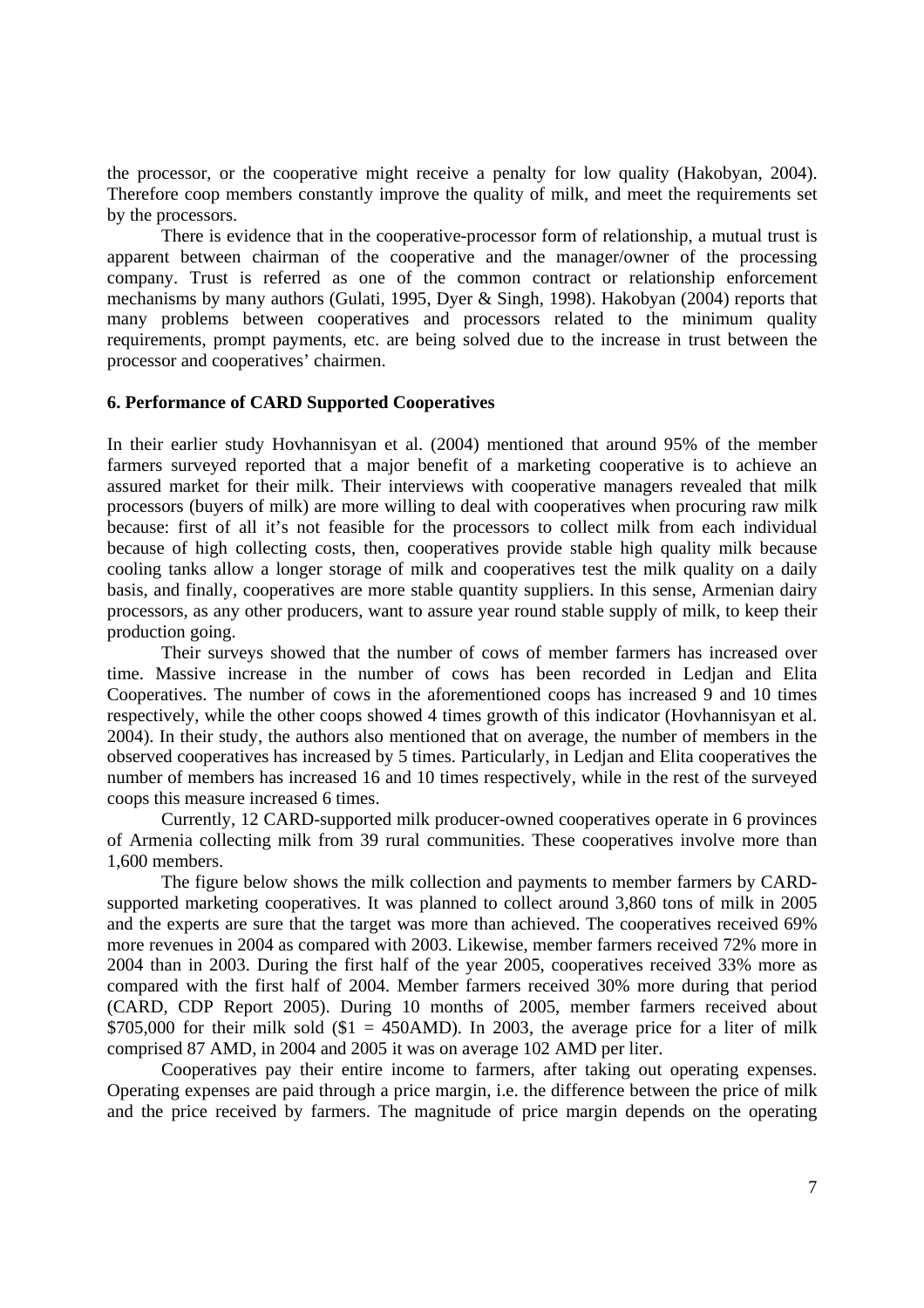expenses of the cooperative, and normally covers utilities, lease and loan payments, salary to milk collection center staff, etc (Hakobyan, 2004).



Source: Financial Statement of Cooperatives (2001-2005) and CARD Cooperative Development Program Reports. \*Milk collection and payments in 10 months only.

We can certainly state that the impact of the cooperative movement in increasing the cash incomes of member farmers remains significant.

Hovhannisyan et al. (2004) showed that 88% of farmers used cooperatives to market their milk, while 7 % sell it in the retail market and only 5 % sell directly to processors. What is interesting is that the vast majority of surveyed member farmers expressed intention to stay with cooperatives. Thirty percent of respondents would be willing to hand their milk to also those offering higher price, while the remaining 70% value loyalty, trust and stability most. In general, this situation continues to be the same almost in all cooperatives.

The role of cooperatives in the dairy supply chain continues to increase. "Ashtarak-Kat" CJSC, the biggest dairy processor, alongside with its 11 milk collection centers, is working with 5 milk marketing cooperatives. The company is collecting milk from a total of 5,000 farmers and pays them regularly on every  $15<sup>th</sup>$  day. Not all processors are able to provide prompt payments to milk producers.

### **7. Dairy Supply Chain Analysis**

The supply chain describes the full range of activities, which are required to bring a product or service from conception, through the different phases of production (involving a combination of physical transformation and the input of various producer services), delivery to the final consumer, and final disposal after use (Kaplinsky and Morris, 2001) cited by Arndt et al. (2005).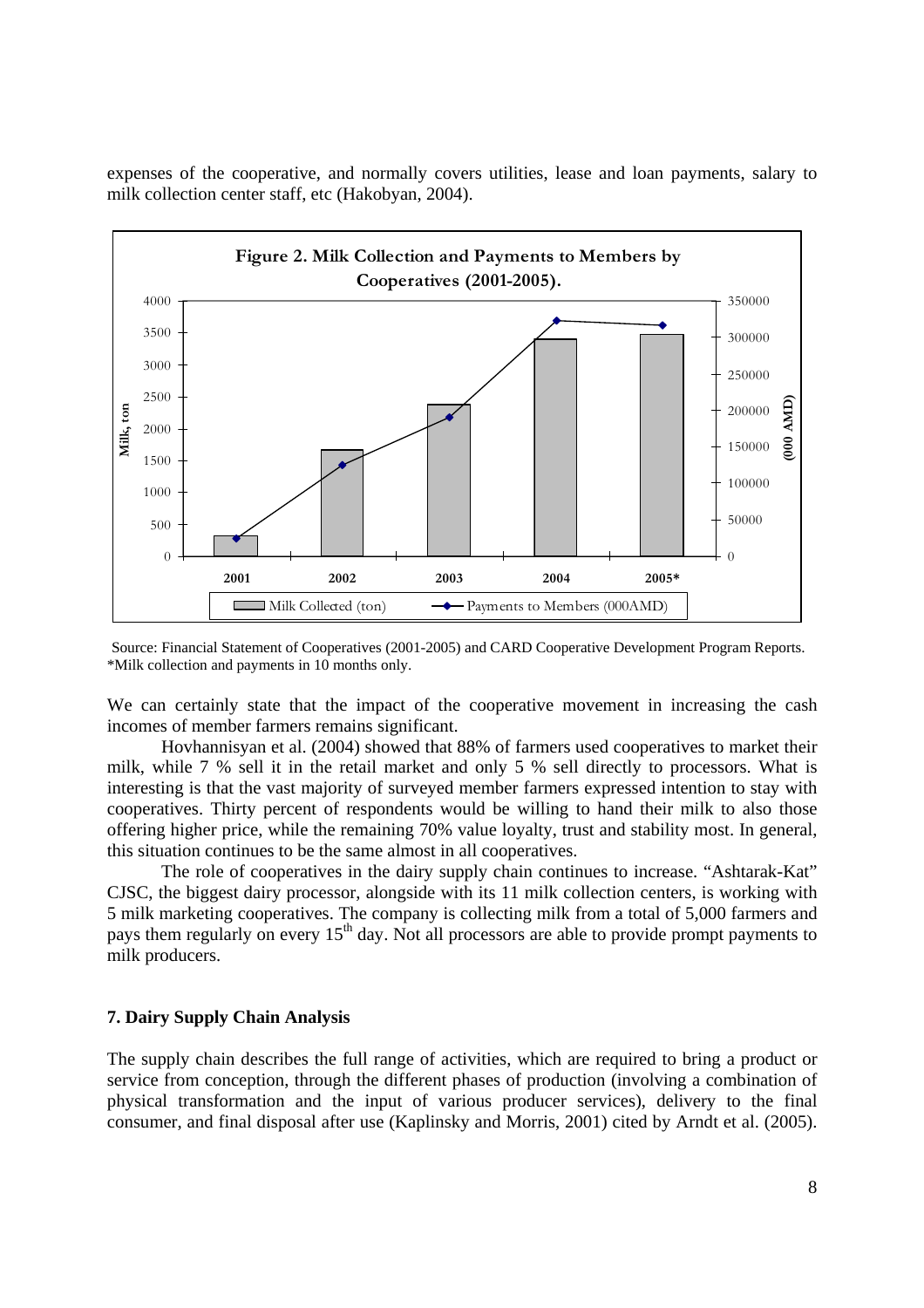It's important to distinguish the supply chain actors and supporters, who can influence on the efficiency of delivery.



*Figure 3: View of Supply and Value Chain.* 

It's very important to make distinctions between non-financial and financial services because provisions of these services require different types of relationships between actors and supporters, for instance collateral for obtaining a loan. Thus, an actor in supply chain, having certain financial resources, would be able to buy non-financial services without facing any problems, but would not be able to obtain credit because of lack of collateral (Arndt, Cormier and Ryzanov 2005).

Value chains represent the value of each produce as it passes along the supply chain to the final consumer. Analyzing the supply and value chains can reveal important obstacles and inefficiencies in an agricultural economy, particularly in an economy in transition, as the structures and links in the supply chain are continuing to be developed to replace the Soviet production and distribution system. After the collapse of the Soviet Union, the agricultural supply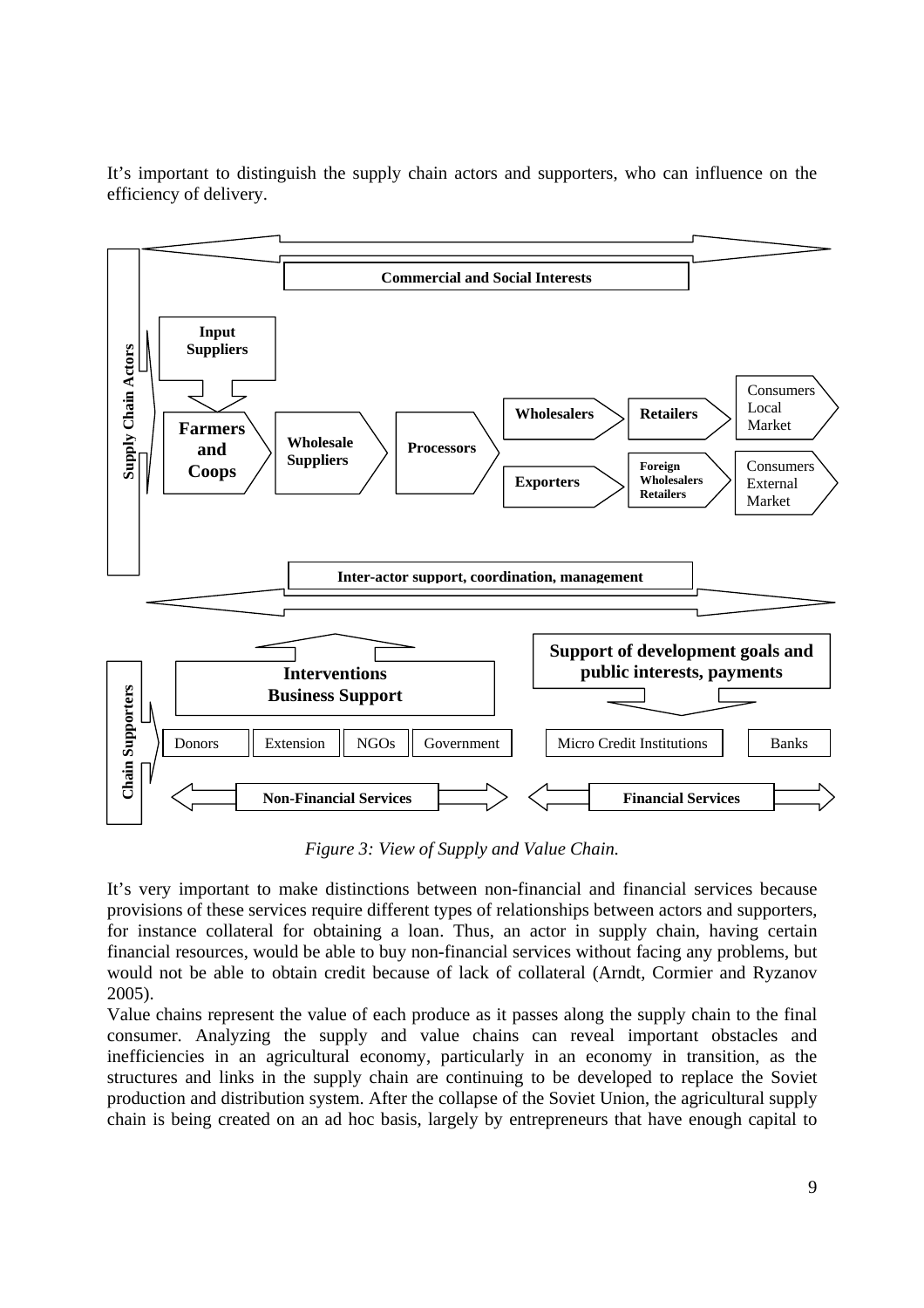finance the purchasing, processing, and transport of agricultural products. The value chain analysis for agricultural commodities reveals that these middlemen are currently capturing much of the value in these transactions (World Bank, 2005).

All supply chain actors and chain supporters (See Figure 3) are present in the Armenian dairy sector. However, most of the time, the processor also acts as a wholesale supplier and a transporter for itself and an exporter of its products. There are not professional logistic firms and exporters in the Armenian dairy industry. Many cooperatives also act as suppliers too. Having milk tank and truck they supply milk to processors on daily basis. There is a need for improvements in financial services too. The vast majority of Armenian banks refrain from financing agriculture due to the high risk of the sector. The only bank that has a serious share in agricultural lending is ACBA Bank (Agricultural Cooperative Bank of Armenia), which claimed to have more than 65 percent of the total commercial bank portfolio in agriculture (ACBA 2004).

The dairy value chain analysis indicates that return on costs for producers are in the range of 50-90%, making milk production a relatively attractive addition to the household income. Calculations are based on average prices for milk and cheese (See Appendix). In general, winter prices are approximately 25% higher than the summer rates due to a scarcity of milk.

The dairy enterprises have secured their supplies through refrigerated milk tanks, working closely with cooperatives. This enables them to reduce their milk purchase cost and to benefit from economies of scale in production. Their increased costs are attributable to the fact that they package their produce and also that they pasteurize the milk before processing into cheese. Their return on costs is in the range of 25-65%, which provides them with a profitable business and enables them to undertake the investments in equipment that are necessary for them to maintain their market leader status (World Bank, 2005).

A major dairy product being exported from Armenia is cheese, mainly from Lori, Tavush, Shirak, and Syunik regions. In addition to formal exports, a large amount of artisan cheeses goes to Georgia, passing through unofficial trading channels. Armenian cheeses are exported to locations where Armenian Diaspora has a notable presence: predominantly to Moscow and Los-Angeles areas. The major portion of exported cheeses constitutes traditional white salty cheeses. Industry experts claim that these cheeses have high exporting potential and progressively gain consumers of Armenian and non-Armenian decent in the potential markets (Hakobyan, 2004).

The increase of domestic demand for dairy products is largely linked to disposable incomes of the domestic population. As incomes increase, it is likely that demand in this sector will further increase as a whole and also that market differentiation will occur based on quality and price. However, any major expansion of the sector is going to rely on exports, for which there is a clear current demand. For instance, the total demand for cheese in Russia is estimated at 450,000 MT per year and production has only managed to reach 50% of this level, leaving a huge market for imports (World Bank, 2005).

Armenia has favorable conditions to compete in the Russian market, if it can supply high and stable quality and quantity of cheeses to high degree specialty markets. Milk yields in Armenia are relatively higher as compared with the neighbors (Figure 4). In addition, the reason of the main increase in milk production seems to be because of improving yields.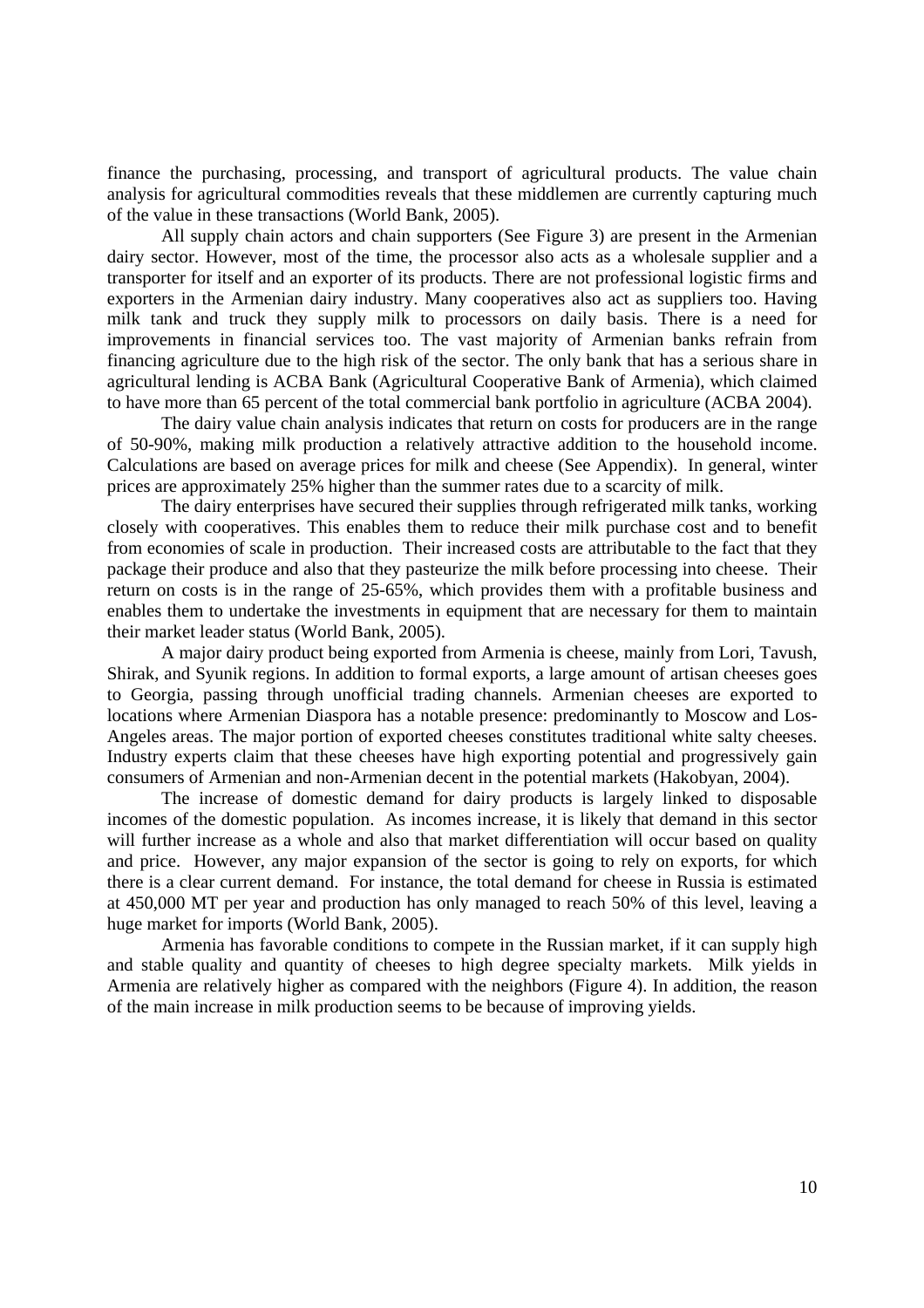



Source: FAOSTAT. Taken from World Bank, 2005.

#### **8. Conclusions and Recommendations**

In this paper, we have argued that the role of producer-owned cooperatives in the dairy supply chain continues to increase. In that process, the Center for Agribusiness and Rural Development, which continues providing technical and financing assistance to these cooperatives, has its valuable contribution. CARD uses integrated approach to assistance covering milk quality, cooperative development, dairy management, rural credit, and training in cooperative management and accounting that builds private enforcement capital between farmers and cooperatives and between cooperatives and dairy processors.

These cooperatives provide several benefits, among which the increased opportunity of milk sales is valued most by member farmers. We must again indicate that the impact of the cooperative development in increasing the cash incomes of farmers remains substantial. Following the activities and examples of CARD, many international and national organizations and large dairy processors assisted farmer groups to establish cooperatives aimed at improving management practices in the dairy farms in order to improve the quality and quantity of milk supplied.

However, there are certain inefficiencies in the Armenian dairy sector. First, lack of working capital and collateral negatively affects the ability of both dairy processors and milk producer-farmers to raise finances. The vast majority of Armenian banks refrain from financing agriculture due to the high risk associated with the sector. Banks require up to 200% of collateral level and require residential property in urban areas for collateral. Even farmers willing to pay higher interest rates may not have enough assets to collateralize the amount of loan they need. A very few milk producers are able to fund the acquisition or feeding of larger dairy herds. Small processors also lack sufficient collateral to be able to raise short-term finance, as their processing equipment is rather basic and relatively low value. In Armenia, the role of the Government in contributing to the development of the agriculture credit markets is relatively low. The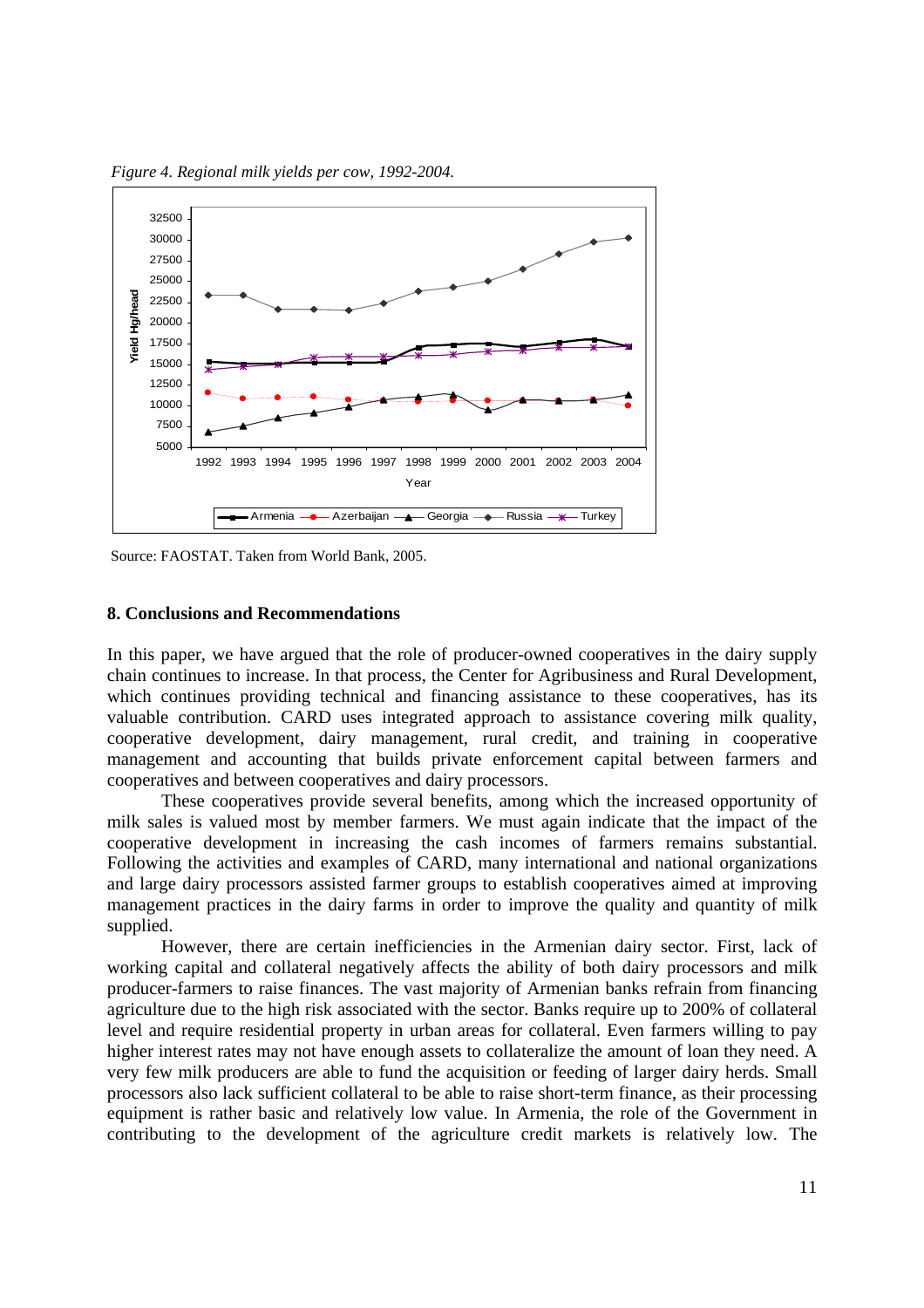Government should create an appropriate climate for the formation of specialized agricultural credit institutions, which are widespread in Western Europe (Urutyan and Aleksandryan, 2005).

Another problem is the insufficient amount of milk cooling facilities or cold storage collection points and that it is very difficult for both processors and producers to get their milk to the dairy plants. This problem was solved to some extent in the observed producer-owned cooperatives. CARD provided them with milk cooling tanks and other needed equipments.

Cheese grades and standards are missing or lack harmonization. Grades and standards can consist of quality requirements, specifications, terms, definitions, certifications, classifications, and labeling and can be of either performance or process characteristics (Cocks et al. 2003). Technical standards and certifications in Armenia are at a very low level. Especially at the retail level, many cheeses and other dairy products are being sold without the correct quality certificates. This not only poses a threat to consumer health and safety, but it also acts as a block to further trade. While there are standard "types" of cheese in Armenia (e.g. Lori, Chanakh etc), there is a wide variation in the methods of production and the resulting tastes for cheeses of the same type. One dairy processor said during our interview, "Right now I have 40 tons of Lori cheese seating in the storage, and each cheese block I cut has different taste: how I can satisfy the customer, who requires stable and consistent quality". This lack of uniform quality, combined with the fractured nature of the production base, makes it very difficult for distributors to collect cheese into commercial quantities for domestic or export sales (World Bank, 2005).

Another important aspect is the lack of specialist knowledge for smaller processors and producers. Business training and consulting services need to be established on a regular basis. The smaller processors need to improve their marketing, financial, management and other business skills to be able to compete in the market and expand their activities and market share. Hovhannisyan et al. (2004) documented that the majority of the cooperative managers surveyed stated the importance of seminars and educational tools to the success of their organizations. The majority of managers noted that they had participated in the "Cooperative Management", "Financial Management in Cooperatives" and "Milk Quality Improvement" seminars carried out by the agrarian university professors and extension specialists. They mentioned that education and employee training programs of cooperatives were very important.

This paper is aimed at advocating to continue cooperative development and extend it over other aspects of the agricultural sphere enabling farmers to further integrate themselves in the agrifood chains and networks and improve their incomes.

#### **9. References**

ACBA Bank, Annual Report 2004.

- Arndt C., Cormier K., Ryzanov E, 2005. Value Chain Management and Poverty Alleviation in Rural Areas: Project Experience of Kyrgyzstan. Brochure - Local Market Development Project, Kyrgyzstan, Bishkek. Triada Print, 2005.
- Bezemer D. J., Lerman Z., 2003. Rural Livelihoods in Armenia. The Hebrew University of Jerusalem. The Center for Agricultural Economic Research. Discussion Paper No. 4.03.

CBA, 2004. Annual Report. Presented to the Parliament (in Armenian).

Cocks J., Gow H., and Dunn D., 2003. Meeting Private Grades and Standards in Transition Agriculture: Experience from the Armenian Dairy Industry. International Food and Agribusiness Management Review, Vol. 6 Issue 2003.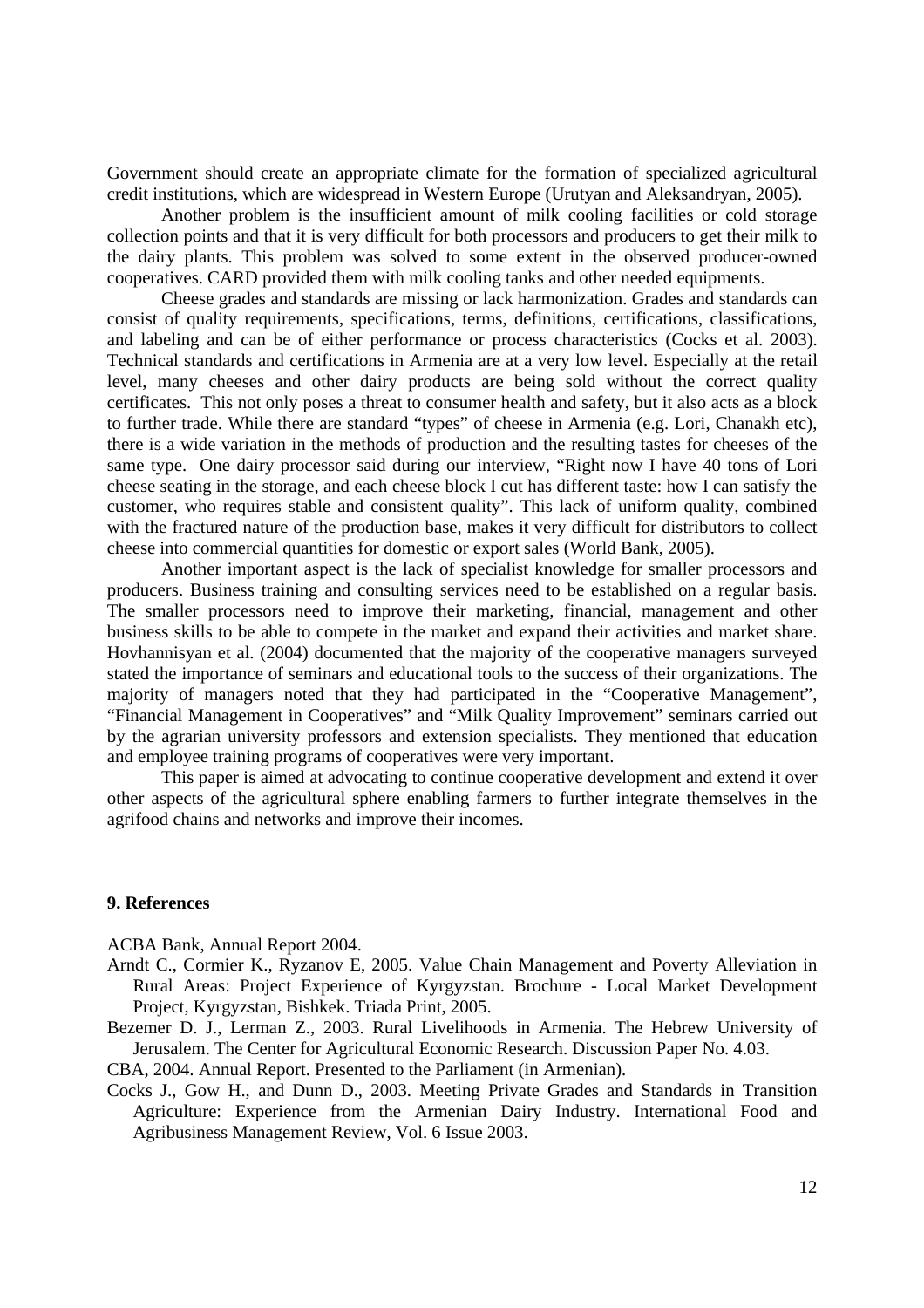- Cocks J. 2003. External Facilitation, Public Agencies, and Market Development in the Armenian Goat Industry: The Case of the USDA Marketing Assistance Project. Unpublished MS Thesis, University of Illinois at Urbana-Champaign.
- Dyer, J.H. and Singh, H. (1998). The relational view: cooperative strategy and sources of interorganizational competitive advantage. Academy of Management Review, 23:4, 660-679.
- Gow H., Swinnen J., 2001. Private Enforcement Capital and Contract Enforcement in Transition Economies. AJAE 83 (3), August 2001, 686-690.
- Gulati, R. (1995). Does familiarity breed trust? The implications of repeated ties for contractual choice in alliances. Academy of Management Journal, 38:1, 85-112.
- Hakobyan A., 2004. Evolving Marketing Channels in Armenia: A Structure-Conduct-Performance Analysis. Prepared for Poster Presentation at the 14<sup>th</sup> Annual IAMA World Food Forum and Agribusiness Symposium in Montreux, Switzerland, June 12-15, 2004.
- Hovhannisyan V., Urutyan V., Dunn D., 2004. The Role of Cooperatives in Milk Marketing: The Case of Armenia. Paper presented at the 14<sup>th</sup> Annual IAMA World Food Forum and Agribusiness Symposium in Montreux, Switzerland, June 12-15, 2004.
- International Cooperative Alliance (ICA). 1995. ICA News, No. 5/6, 1995. Web pages accessed at http://www.ica.coop/ica/info/enprinciples.html
- Lincoln, Y. S. and Guba, E. G. (1985), *Naturalistic Inquiry,* Beverly Hills: Sage.
- Ministry of Agriculture, 2002. A Strategy for Sustainable Agricultural Development. Prepared with the support of the Food and Agriculture Organization of the United Nations within the framework of TCP/ARM/0065.
- NSS, 2004. The Socio-Economic Situation of the Republic of Armenia in Jan-Dec 2004.
- NSS, 2005b. Socio-Economic Situation of the Republic of Armenia in Jan-June 2005.
- SCEPC 2005. State Commission for the Protection of Economic Competition of the Republic of Armenia. Personal Interview.
- Spoor M., 2004. Land Reform, Rural Poverty and Inequality: A Pro-poor Approach to Land Polices. UNDP Armenia White Paper.
- Swinnen J. 2005. When the Market Comes to You -- or Not. The Dynamics of Vertical Coordination in Agri-food Chain in Transition. Final Report of the World Bank (ECSSD) ESW "Dynamics of Vertical Coordination in ECA Agri-food Chains: Implications for Policy and Bank Operations" (EW-P084034-ESW-BB).
- Ward Ann-Marie, McKillop D. The relationship between credit union objects and cooperative philosophies. Working paper: School of Management and Economics, Queens University Belfast, Ireland. (http://www.creditunionresearch.com/uploads/workingpaper1.PDF)
- White J., Gorton M., 2004. Vertical Coordination in Transition Countries: A comparative study of agri-food chains in Moldova, Armenia, Georgia, Russia, Ukraine. Report prepared for the World Bank (ECSSD) project on "Vertical Coordination in ECA Agrifood Chains as an Engine of Private Sector Development: Implications for Policy and Bank Operations" (Contract No. 7615040/7620016).
- World Bank, 2005. Armenia's Rural Economy From Transition to Development. Environmentally and Socially Sustainable Development Department Europe and Central Asia Region. Draft - August 2005.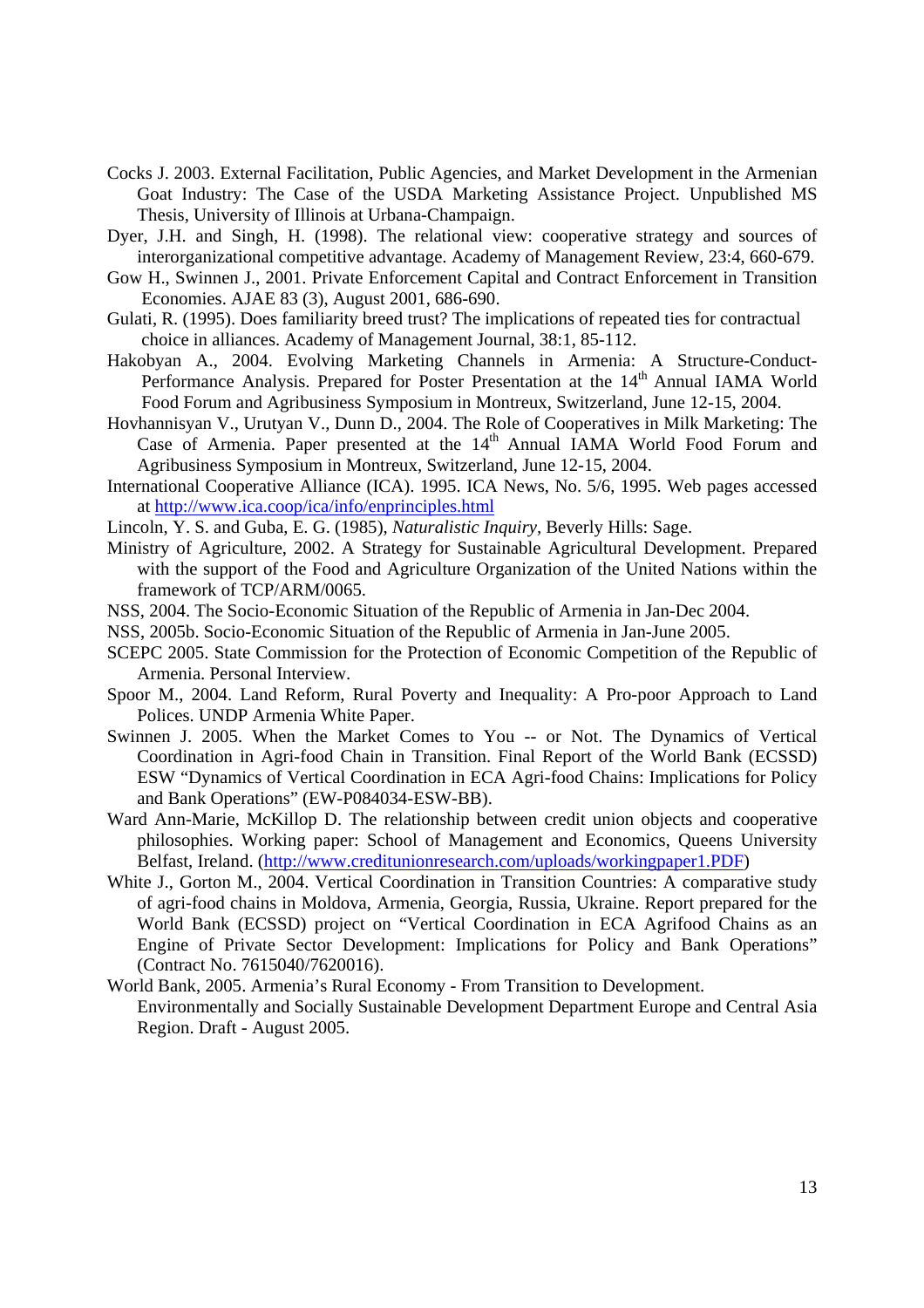

*Figure 5. Dairy Supply Chain.*